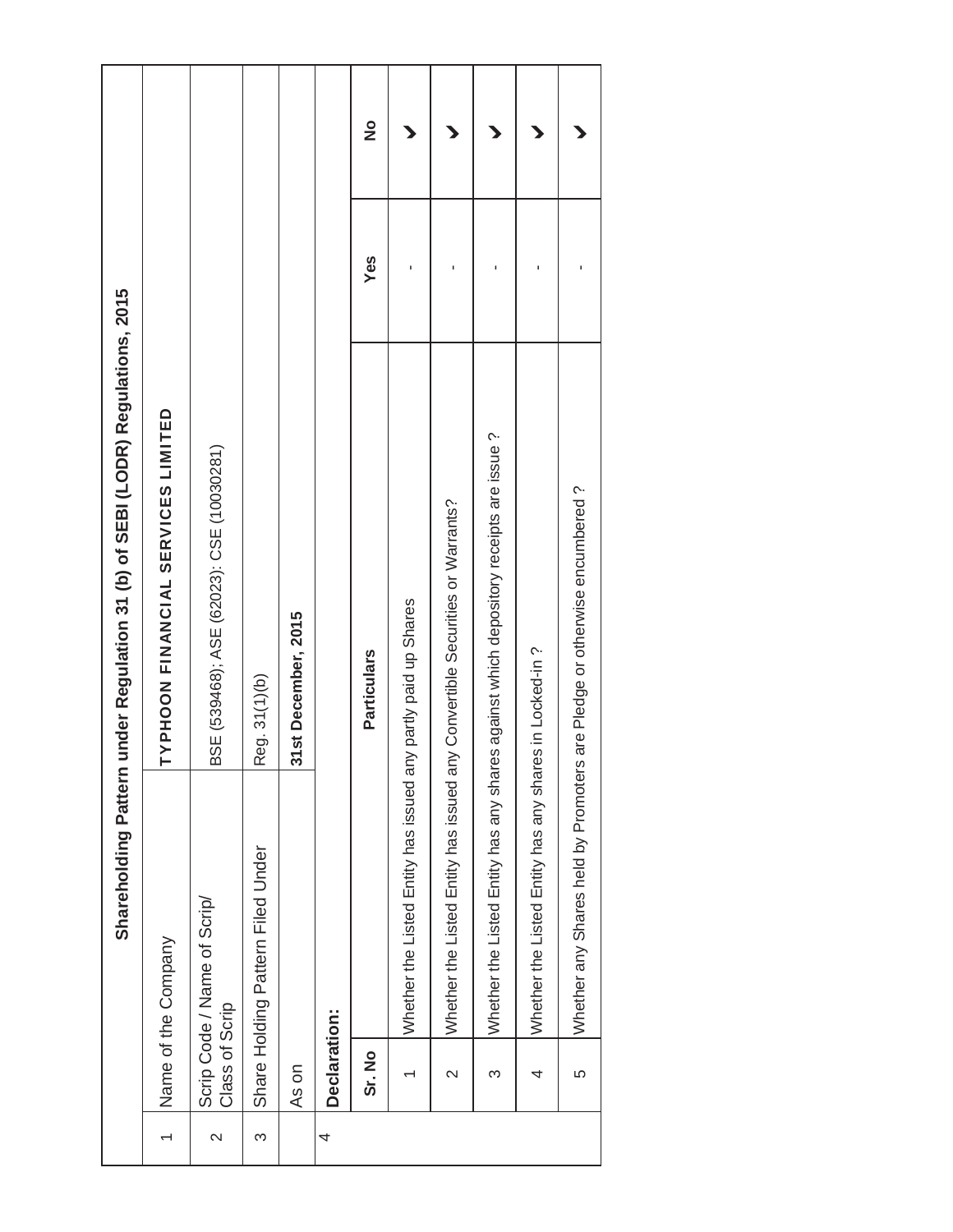| 2422520<br>0.00                                               |                                            | $\circ$             | 0.00                                     | $\overline{\bullet}$      | 100.00                                                                                                                                       | $\overline{\bullet}$                                                                              | 100.00                         | 3000600                                                     | $\overline{\bullet}$ | 3000600           | 100.00                                                                                                                            | 3000600                          | $\circ$                                                               | $\overline{\bullet}$                                   | 3000600                                        | 582                        | <b>Total</b>                       |
|---------------------------------------------------------------|--------------------------------------------|---------------------|------------------------------------------|---------------------------|----------------------------------------------------------------------------------------------------------------------------------------------|---------------------------------------------------------------------------------------------------|--------------------------------|-------------------------------------------------------------|----------------------|-------------------|-----------------------------------------------------------------------------------------------------------------------------------|----------------------------------|-----------------------------------------------------------------------|--------------------------------------------------------|------------------------------------------------|----------------------------|------------------------------------|
| $\circ$<br>$\circ$                                            |                                            | $\circ$             | $\circ$                                  | $\circ$                   | $\circ$                                                                                                                                      | $\circ$                                                                                           | $\circ$                        | $\circ$                                                     | $\circ$              | $\circ$           | 0.00                                                                                                                              | $\circ$                          | $\circ$                                                               | $\circ$                                                | $\circ$                                        | $\circ$                    | Shares held by<br>Employee Trusts  |
| $\circ$<br>$\circ$                                            |                                            | $\circ$             | $\overline{\circ}$                       | $\circ$                   | $\circ$                                                                                                                                      | $\circ$                                                                                           | $\circ$                        | $\circ$                                                     | $\circ$              | $\circ$           | 0.00                                                                                                                              | $\circ$                          | $\circ$                                                               | $\circ$                                                | $\circ$                                        | $\circ$                    | Shares underlying<br>DRS           |
| $\circ$<br>$\circ$                                            |                                            | $\circ$             | $\overline{\circ}$                       | $\circ$                   | $\circ$                                                                                                                                      | $\circ$                                                                                           | $\circ$                        | $\circ$                                                     | $\circ$              | $\circ$           | 0.00                                                                                                                              | $\circ$                          | $\circ$                                                               | $\overline{\circ}$                                     | $\circ$                                        | $\circ$                    | Non Promoter - Non<br>Public       |
| 414720<br>0.00                                                |                                            | $\circ$             | 0.00                                     | $\circ$                   | 33.09                                                                                                                                        | $\circ$                                                                                           | 33.09                          | 992800                                                      | $\circ$              | 992800            | 33.09                                                                                                                             | 992800                           | $\circ$                                                               | $\overline{\circ}$                                     | 992800                                         | 573                        | Public                             |
| 2007800<br>0.00                                               |                                            | $\circ$             | 0.00                                     | $\circ$                   | 66.91                                                                                                                                        | $\circ$                                                                                           | 66.91                          | 2007800                                                     | $\overline{\circ}$   | 2007800           | 66.91                                                                                                                             | 2007800                          | $\circ$                                                               | $\circ$                                                | 2007800                                        | 9                          | Promoter & Promoter<br>Group       |
|                                                               |                                            |                     |                                          |                           |                                                                                                                                              |                                                                                                   |                                | Total                                                       | Class-2              | Class-1<br>Equity |                                                                                                                                   |                                  |                                                                       |                                                        |                                                |                            |                                    |
|                                                               | As a% of<br>Shares<br>held<br>total<br>(b) | <u>ຼ</u> ອ໌ @       | As a% of<br>Shares<br>total<br>held<br>ê | <u>ş</u><br>$\widehat{a}$ |                                                                                                                                              |                                                                                                   | Total as<br>$(A+B+C)$<br>a% of |                                                             | No of Voting Rights  |                   |                                                                                                                                   |                                  |                                                                       |                                                        |                                                |                            |                                    |
| [XIV]                                                         | [IIIX]                                     |                     | $\overline{\Xi}$                         |                           | $M =$<br>$M =$<br>$M =$                                                                                                                      | Σ                                                                                                 |                                | $\Sigma$                                                    |                      |                   | ξ                                                                                                                                 | i<br>ENEX<br>ENEX                | Ξ                                                                     | Σ                                                      | Σ                                              | Ξ                          | Ξ                                  |
| demateriealis<br>No of Equity<br>shares held<br>ed form<br>≘. | or otherwise<br>encumbered                 | No of shares pldged | No of Locked in<br><b>Shares</b>         |                           | convertible<br>conversion<br>Shareholdi<br>ng as a %<br>assuming<br>securities<br>(as a % of<br>diluted<br>Capital<br>Shae<br>$\bar{a}$<br>đ | No of Shares<br>outstanding<br>Underlying<br>convertible<br>securities<br>(including<br>Warrants) |                                | Number of Voting Rights held in each<br>class of Securities |                      |                   | 1957] As as<br><b>calculated</b><br>Shareholdi<br>of total no<br>ng as a %<br>of Shares<br>$(A+B+C2)$<br>SCRR,<br>a% of<br>as per | Shares held<br><b>Total Nos.</b> | underlyi<br>Deposit<br>Receipt<br><b>Shares</b><br>No of<br>pg<br>ory | paid-up<br>shares<br>equity<br>No of<br>Partly<br>held | shared held<br>No of fully<br>paidup<br>equity | shareho<br>Nos of<br>Iders | <b>Shareholders</b><br>Category of |
|                                                               |                                            |                     |                                          |                           |                                                                                                                                              | Iding of Specified Securities (Quarter ended on 31-12-2015)                                       |                                |                                                             |                      | Table-            |                                                                                                                                   |                                  |                                                                       |                                                        | Summary Statement Ho                           |                            |                                    |
|                                                               |                                            |                     |                                          |                           |                                                                                                                                              |                                                                                                   |                                |                                                             |                      |                   | phoon Financial Services Limited                                                                                                  | ≧                                |                                                                       |                                                        |                                                |                            |                                    |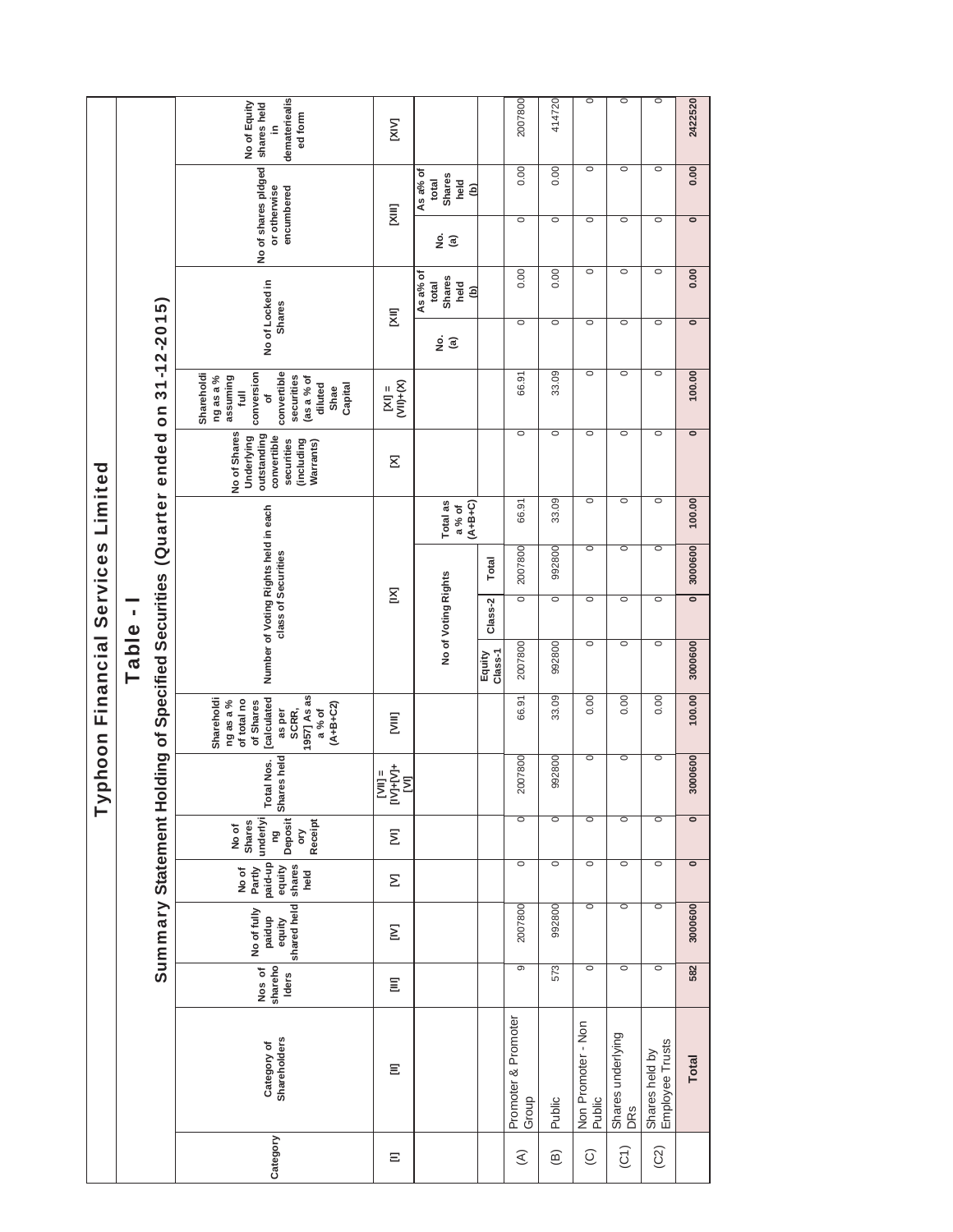|                          |                                          |                                     |                            |                                                |                                                       |                                                                    |                                           | Typhoon Financial Services Limited                                                        |                   |                     |                                                             |                                      |                                                                                                   |                                                                                                                                      |                                  |                                                 |                                                   |                                          |                                                               |
|--------------------------|------------------------------------------|-------------------------------------|----------------------------|------------------------------------------------|-------------------------------------------------------|--------------------------------------------------------------------|-------------------------------------------|-------------------------------------------------------------------------------------------|-------------------|---------------------|-------------------------------------------------------------|--------------------------------------|---------------------------------------------------------------------------------------------------|--------------------------------------------------------------------------------------------------------------------------------------|----------------------------------|-------------------------------------------------|---------------------------------------------------|------------------------------------------|---------------------------------------------------------------|
|                          |                                          |                                     |                            |                                                |                                                       |                                                                    |                                           | Fable                                                                                     | p                 |                     |                                                             |                                      |                                                                                                   |                                                                                                                                      |                                  |                                                 |                                                   |                                          |                                                               |
|                          |                                          | Statement showing Shareholding Patt |                            |                                                |                                                       |                                                                    |                                           | ern of the Promoters                                                                      | ช                 |                     |                                                             |                                      | Promoter Group (Quarter ended                                                                     |                                                                                                                                      | on 31-12-2015)                   |                                                 |                                                   |                                          |                                                               |
| Sr. No                   | Category & Name of the<br>Shareholders   | PAN                                 | holders<br>Nos of<br>share | equity<br>shared held<br>No of fully<br>paidup | paid-up<br>Partly<br>equity<br>shares<br>held<br>held | Deposit<br>underlyi<br><b>Receipt</b><br>No of<br>Shares<br>g<br>δ | Shares held<br><b>Total Nos.</b>          | 1957] As as<br>Shareholdi<br>calculated<br>$(A+B+C2)$<br>as per<br>SCRR,<br>a% of<br>ng % |                   |                     | Number of Voting Rights held in each<br>class of Securities |                                      | No of Shares<br>outstanding<br>Underlying<br>convertible<br>securities<br>(including<br>Warrants) | conversion<br>convertible<br>Shareholdi<br>ng as a %<br>assuming<br>securities<br>(as a % of<br>diluted<br>Capital<br>Shae<br>Ē<br>đ | No of Locked in<br><b>Shares</b> |                                                 | No of shares pidged<br>encumbered<br>or otherwise |                                          | dematerieali<br>No of Equity<br>shares held<br>sed form<br>≘. |
|                          | Ξ                                        | Ξ                                   | Ξ                          | Σ                                              | Σ                                                     | Σ                                                                  | $IVJ+IVJ+$<br>$sum =$<br>$\overline{\Xi}$ | E                                                                                         |                   | $\Sigma$            |                                                             |                                      | Σ                                                                                                 | as a % of<br>$(NH) + (X)$<br>$A+B+C2$<br>$ix =$                                                                                      | Σ                                |                                                 | [XIII]                                            |                                          | <b>IXIX</b>                                                   |
|                          |                                          |                                     |                            |                                                |                                                       |                                                                    |                                           |                                                                                           |                   | No of Voting Rights |                                                             | Total as<br>a% of<br>voting<br>total |                                                                                                   |                                                                                                                                      | ş<br>$\widehat{a}$               | As a% of<br><b>Shares</b><br>total<br>held<br>ê | ୁ କ                                               | As a% of<br>Shares<br>held<br>total<br>ê |                                                               |
|                          |                                          |                                     |                            |                                                |                                                       |                                                                    |                                           |                                                                                           | Equity<br>Class-1 | Class-2             | Total                                                       | rights                               |                                                                                                   |                                                                                                                                      |                                  |                                                 |                                                   |                                          |                                                               |
| $\widehat{\tau}$         | Indian                                   |                                     |                            |                                                |                                                       |                                                                    |                                           |                                                                                           |                   |                     |                                                             |                                      |                                                                                                   |                                                                                                                                      |                                  |                                                 |                                                   |                                          |                                                               |
| $\widehat{a}$            | Individuals/Hindu<br>undivided Family    |                                     | S                          | 495500                                         | $\circ$                                               | $\circ$                                                            | 495500                                    | 16.51                                                                                     | 495500            | $\circ$             | 495500                                                      | 16.51                                | $\circ$                                                                                           | 16.51                                                                                                                                | $\overline{\phantom{a}}$         | 0.00                                            | $\overline{\phantom{a}}$                          | 0.00                                     | 495500                                                        |
| $\leftarrow$             | Sushma Chhajer                           | ACKPC6176D                          |                            | 275400                                         | $\circ$                                               | $\circ$                                                            | 275400                                    | \$<br>တဲ                                                                                  | 275400            | $\circ$             | 275400                                                      | 9.18                                 | $\circ$                                                                                           | 9.18                                                                                                                                 | $\circ$                          | 0.00                                            | $\circ$                                           | 0.00                                     | 275400                                                        |
| $\sim$                   | Ratanchand Ashokkumar                    | AACHR9143K                          |                            | 127000                                         | $\circ$                                               | $\circ$                                                            | 127000                                    | 4.23                                                                                      | 127000            | $\circ$             | 127000                                                      | 4.23                                 | $\circ$                                                                                           | 4.23                                                                                                                                 | $\circ$                          | 0.00                                            | O                                                 | 0.00                                     | 127000                                                        |
| S                        | Ashok Kumar Chhajer                      | ACTPC0205E                          |                            | 93100                                          | $\circ$                                               | $\circ$                                                            | 93100                                     | 3.10                                                                                      | 93100             | $\circ$             | 93100                                                       | 3.10                                 | $\circ$                                                                                           | 3.10                                                                                                                                 | $\circ$                          | 0.00                                            | $\circ$                                           | 0.00                                     | 93100                                                         |
| ê                        | Central Govt/State<br>Govt.(s)           | ×                                   | $\bullet$                  | $\overline{\phantom{0}}$                       | ۰                                                     | $\circ$                                                            | ۰                                         | 0.00                                                                                      | $\bullet$         | $\circ$             | $\bullet$                                                   | 0.00                                 | $\circ$                                                                                           | 0.00                                                                                                                                 | $\bullet$                        | 0.00                                            | $\bullet$                                         | 0.00                                     | $\circ$                                                       |
| $\widehat{c}$            | <b>Financial Institutions</b>            | ٠                                   | ۰                          | $\overline{\bullet}$                           | ۰                                                     | ۰                                                                  | ۰                                         | 0.00                                                                                      | $\bullet$         | $\circ$             | ۰                                                           | 0.00                                 | $\circ$                                                                                           | 8                                                                                                                                    | $\circ$                          | $\frac{0.00}{2}$                                | $\circ$                                           | 0.00                                     | $\circ$                                                       |
| $\widehat{\sigma}$       | Any other (Specify)                      | ٠                                   | 6                          | 1512300                                        | $\circ$                                               | $\circ$                                                            | 1512300                                   | 50.40                                                                                     | 1512300           | $\circ$             | 1512300                                                     | 50.40                                | $\circ$                                                                                           | 50.40                                                                                                                                | $\circ$                          | $\frac{8}{2}$                                   | $\circ$                                           | 0.00                                     | 1512300                                                       |
| $\overline{\phantom{0}}$ | <b>Bodies Corporate</b>                  |                                     | 6                          | 1512300                                        | $\circ$                                               | $\circ$                                                            | 1512300                                   | 50.40                                                                                     | 1512300           | $\circ$             | 1512300                                                     | 50.40                                | $\circ$                                                                                           | 50.40                                                                                                                                | $\circ$                          | 0.00                                            | $\circ$                                           | 0.00                                     | 1512300                                                       |
| $\overline{\phantom{a}}$ | Woodland Consultancy<br>Services Pvt Ltd | AAACW2180L                          |                            | 290000                                         | $\circ$                                               | $\circ$                                                            | 290000                                    | 9.66                                                                                      | 290000            | $\circ$             | 290000                                                      | .66<br>တ                             | $\circ$                                                                                           | 9.66                                                                                                                                 | $\circ$                          | 0.00                                            | $\circ$                                           | 0.00                                     | 290000                                                        |
| $\coloneqq$              | Rishabh Business Pvt Ltd                 | AAACR9106R                          |                            | 275000                                         | $\circ$                                               | $\circ$                                                            | 275000                                    | 9.16                                                                                      | 275000            | $\circ$             | 275000                                                      | 9.16                                 | $\circ$                                                                                           | 9.16                                                                                                                                 | $\circ$                          | 0.00                                            | $\circ$                                           | 0.00                                     | 275000                                                        |
| 洼                        | Castle Housing Development<br>Pvt Ltd    | AAACC7795D                          |                            | 257000                                         | $\circ$                                               | $\circ$                                                            | 257000                                    | 8.56                                                                                      | 257000            | $\circ$             | 257000                                                      | 8.56                                 | $\circ$                                                                                           | 8.56                                                                                                                                 | $\circ$                          | 0.00                                            | $\overline{\circ}$                                | 0.00                                     | 257000                                                        |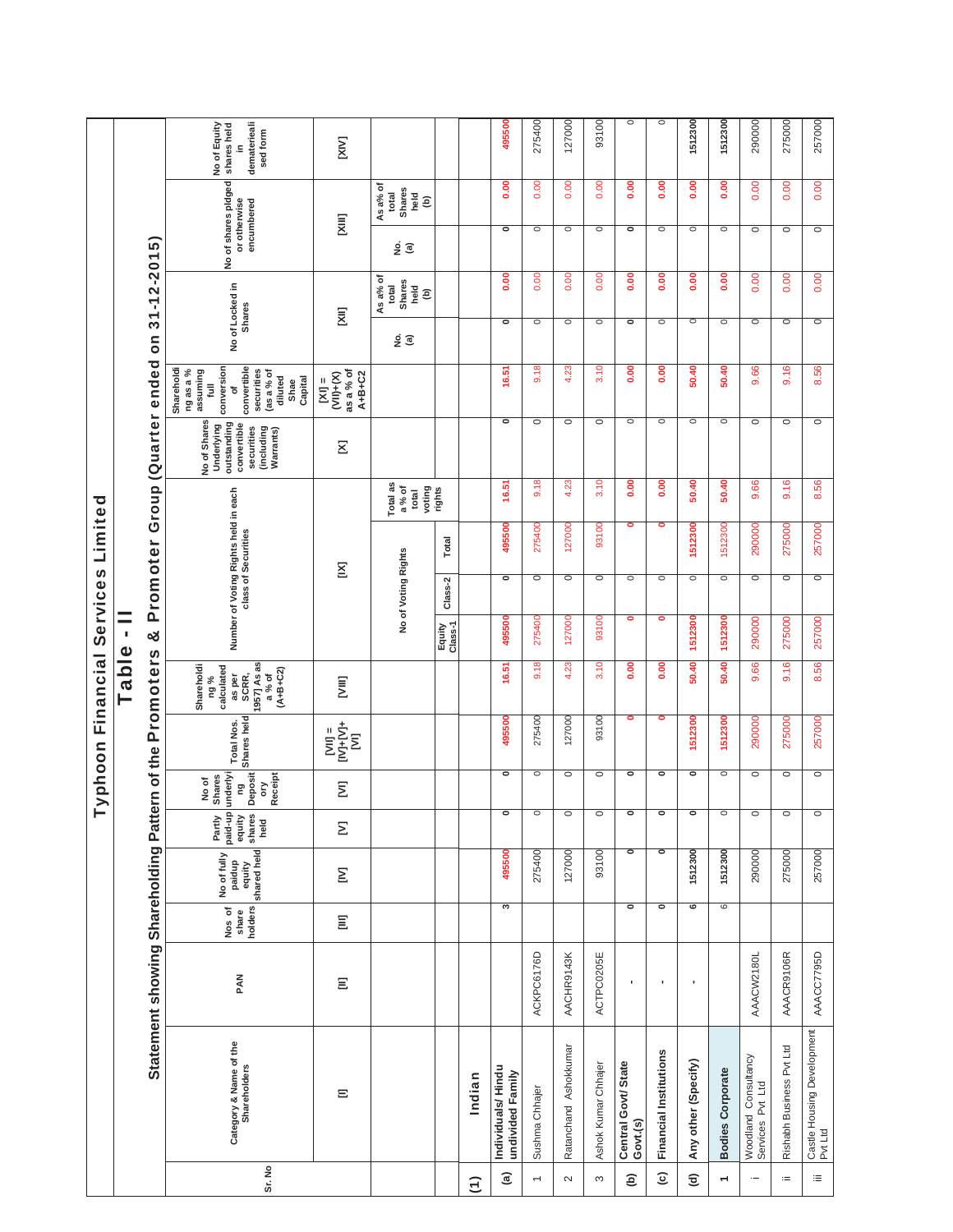| Sr. No                  | Category & Name of the<br>Shareholders                                                                                                                                                                                                 | PAN        | holders<br>Nos of<br>share | equity<br>shared held<br>No of fully<br>paidup | paid-up<br>shares<br>Partly<br>equity<br>held | Deposit<br>underlyi<br>Receipt<br>No of<br>Shares<br>δ<br>g | Shares held<br><b>Total Nos.</b>                                                                                                                                                                                                                                                                                                                                                                | 1957] As as<br>Shareholdi<br>calculated<br>$(A+B+C2)$<br>SCRR,<br>a% of<br>as per<br>ng % |                   |                          | Number of Voting Rights held in each<br>class of Securities |                                       | No of Shares<br>outstanding<br>Underlying<br>convertible<br>securities<br>(including<br>Warrants)                            | conversion<br>convertible<br>Shareholdi<br>ng as a %<br>assuming<br>securities<br>(as a % of<br>diluted<br>Capital<br>Shae<br>$\bar{a}$<br>đ | No of Locked in<br><b>Shares</b> |                                                    | No of shares pidged<br>encumbered<br>or otherwise |                                                      | dematerieali<br>No of Equity<br>shares held<br>sed form<br>≘. |
|-------------------------|----------------------------------------------------------------------------------------------------------------------------------------------------------------------------------------------------------------------------------------|------------|----------------------------|------------------------------------------------|-----------------------------------------------|-------------------------------------------------------------|-------------------------------------------------------------------------------------------------------------------------------------------------------------------------------------------------------------------------------------------------------------------------------------------------------------------------------------------------------------------------------------------------|-------------------------------------------------------------------------------------------|-------------------|--------------------------|-------------------------------------------------------------|---------------------------------------|------------------------------------------------------------------------------------------------------------------------------|----------------------------------------------------------------------------------------------------------------------------------------------|----------------------------------|----------------------------------------------------|---------------------------------------------------|------------------------------------------------------|---------------------------------------------------------------|
|                         | Ξ                                                                                                                                                                                                                                      | Ξ          | $\Xi$                      | $\mathsf{\underline{\Sigma}}$                  | Σ                                             | Σ                                                           | $\begin{array}{c} \bar{1} \bar{1} \bar{1} \bar{1} + \bar{1} \bar{1} \bar{1} \bar{1} \ \bar{1} \ \bar{1} \ \bar{1} \ \bar{1} \ \bar{1} \ \bar{1} \ \bar{1} \ \bar{1} \ \bar{1} \ \bar{1} \ \bar{1} \ \bar{1} \ \bar{1} \ \bar{1} \ \bar{1} \ \bar{1} \ \bar{1} \ \bar{1} \ \bar{1} \ \bar{1} \ \bar{1} \ \bar{1} \ \bar{1} \ \bar{1} \ \bar{1} \ \bar{1} \ \bar{1} \ \bar{1} \ \bar{$<br>$sum =$ | <b>E</b>                                                                                  |                   | $\Sigma$                 |                                                             |                                       | Σ                                                                                                                            | as a % of<br>$(NH+(X)$<br>$A+B+C2$<br>$\overline{K}$                                                                                         | Σ                                |                                                    | Ξ                                                 |                                                      | [XIV]                                                         |
|                         |                                                                                                                                                                                                                                        |            |                            |                                                |                                               |                                                             |                                                                                                                                                                                                                                                                                                                                                                                                 |                                                                                           |                   | No of Voting Rights      |                                                             | Total as<br>a % of<br>voting<br>total |                                                                                                                              |                                                                                                                                              | ୁ କ                              | As a% of<br>Shares<br>$rac{a}{2}$ $\odot$<br>total | ୁ କ                                               | As a% of<br>Shares<br>total<br>held<br>$\widehat{e}$ |                                                               |
|                         |                                                                                                                                                                                                                                        |            |                            |                                                |                                               |                                                             |                                                                                                                                                                                                                                                                                                                                                                                                 |                                                                                           | Class-1<br>Equity | Class-2                  | Total                                                       | rights                                |                                                                                                                              |                                                                                                                                              |                                  |                                                    |                                                   |                                                      |                                                               |
| $\geq$                  | Decent Fabrics Pvt Ltd                                                                                                                                                                                                                 | AAACD5326M |                            | 250000                                         | $\circ$                                       | $\circ$                                                     | 250000                                                                                                                                                                                                                                                                                                                                                                                          | 8.33                                                                                      | 250000            | $\circ$                  | 250000                                                      | ಜ್ಜಿ<br>ထံ                            | $\circ$                                                                                                                      | $\mathbf{3}$<br>ထံ                                                                                                                           | $\circ$                          | 0.00                                               | $\circ$                                           | 0.00                                                 | 250000                                                        |
| $\, > \,$               | Technomod Properties Pvt<br>Ltd                                                                                                                                                                                                        | AAACT5652Q |                            | 226700                                         | $\circ$                                       | $\circ$                                                     | 226700                                                                                                                                                                                                                                                                                                                                                                                          | .56<br>N                                                                                  | 226700            | $\circ$                  | 226700                                                      | S.<br>$\overline{ }$                  | $\circ$                                                                                                                      | နိ<br>$\mathbf{N}$                                                                                                                           | $\circ$                          | 0.00                                               | $\circ$                                           | 0.00                                                 | 226700                                                        |
| $\overline{\mathbf{z}}$ | Bosco Chemtex Pvt Ltd                                                                                                                                                                                                                  | AABCB6894P |                            | 213600                                         | $\circ$                                       | $\circ$                                                     | 213600                                                                                                                                                                                                                                                                                                                                                                                          | 7.12                                                                                      | 213600            | $\circ$                  | 213600                                                      | 7.12                                  | $\circ$                                                                                                                      | 7.12                                                                                                                                         | $\circ$                          | 0.00                                               | $\circ$                                           | 0.00                                                 | 213600                                                        |
|                         | Sub-Total (A)(1)                                                                                                                                                                                                                       |            | $\overline{\bullet}$       | 2007800                                        | $\overline{\phantom{a}}$                      | ॰                                                           | 2007800                                                                                                                                                                                                                                                                                                                                                                                         | 66.91                                                                                     | 2007800           | $\overline{\phantom{0}}$ | 2007800                                                     | 66.91                                 | $\circ$                                                                                                                      | 66.91                                                                                                                                        | $\circ$                          | $\bullet$                                          | $\bullet$                                         | $\bullet$                                            | 2007800                                                       |
| $\widehat{c}$           | Foreign                                                                                                                                                                                                                                |            |                            |                                                |                                               |                                                             |                                                                                                                                                                                                                                                                                                                                                                                                 |                                                                                           |                   |                          |                                                             |                                       |                                                                                                                              |                                                                                                                                              |                                  |                                                    |                                                   |                                                      |                                                               |
| $\widehat{a}$           | Individuals (Non Resi.<br>Individuals/Foreign                                                                                                                                                                                          | ٠          | $\bullet$                  | $\bullet$                                      | $\bullet$                                     | $\overline{\phantom{a}}$                                    | $\bullet$                                                                                                                                                                                                                                                                                                                                                                                       | 0.00                                                                                      | $\bullet$         | $\circ$                  | $\bullet$                                                   | 0.00                                  | $\bullet$                                                                                                                    | 0.00                                                                                                                                         | $\circ$                          | 0.00                                               | $\circ$                                           | 0.00                                                 | $\bullet$                                                     |
| ê                       | Government                                                                                                                                                                                                                             | ٠          | $\bullet$                  | $\bullet$                                      | $\bullet$                                     | $\bullet$                                                   | ۰                                                                                                                                                                                                                                                                                                                                                                                               | 0.00                                                                                      | $\bullet$         | $\bullet$                | ۰                                                           | 0.00                                  | ۰                                                                                                                            | 0.00                                                                                                                                         | $\circ$                          | 8.00                                               | ۰                                                 | $\frac{0}{2}$                                        | $\bullet$                                                     |
| $\widehat{\mathbf{c}}$  | Institutions                                                                                                                                                                                                                           | ٠          | ۰                          | $\circ$                                        | $\bullet$                                     | $\bullet$                                                   | ۰                                                                                                                                                                                                                                                                                                                                                                                               | 0.00                                                                                      | ۰                 | $\circ$                  | ۰                                                           | $\frac{8}{2}$                         | $\circ$                                                                                                                      | $\frac{8}{2}$                                                                                                                                | $\circ$                          | 8                                                  | ۰                                                 | $\frac{8}{2}$                                        | ۰                                                             |
| $\widehat{\mathbf{c}}$  | Foreign Portfolio<br>Investor                                                                                                                                                                                                          | ٠          | $\bullet$                  | $\bullet$                                      | $\bullet$                                     | $\bullet$                                                   | $\bullet$                                                                                                                                                                                                                                                                                                                                                                                       | 0.00                                                                                      | $\bullet$         | $\bullet$                | $\bullet$                                                   | 0.00                                  | $\circ$                                                                                                                      | 0.00                                                                                                                                         | $\circ$                          | 8.00                                               | $\circ$                                           | 0.00                                                 | $\bullet$                                                     |
| $\in$                   | Any Other (Specify)                                                                                                                                                                                                                    | ×          | $\overline{\phantom{a}}$   | $\bullet$                                      | $\bullet$                                     | $\bullet$                                                   | $\bullet$                                                                                                                                                                                                                                                                                                                                                                                       | 0.00                                                                                      | $\bullet$         | $\circ$                  | $\bullet$                                                   | 0.00                                  | $\circ$                                                                                                                      | 0.00                                                                                                                                         | $\circ$                          | $\frac{8}{2}$                                      | $\circ$                                           | 0.00                                                 | $\bullet$                                                     |
|                         | Sub-Total (A)(2)                                                                                                                                                                                                                       |            | ॰                          | $\bullet$                                      | $\overline{\bullet}$                          | ॰                                                           | $\bullet$                                                                                                                                                                                                                                                                                                                                                                                       | 0.00                                                                                      | $\circ$           | $\bullet$                | $\bullet$                                                   | 0.00                                  | $\bullet$                                                                                                                    | 0.00                                                                                                                                         | 0.00                             | 0.00                                               | 0.00                                              | 0.00                                                 | 0.00                                                          |
|                         | Group (a) = $(A(1)+(A)(2)$<br><b>Total Shareholding of</b><br>Promoter & Promoter                                                                                                                                                      |            | $\overline{\bullet}$       | 2007800                                        | $\bullet$                                     | $\circ$                                                     | 2007800                                                                                                                                                                                                                                                                                                                                                                                         | 66.91                                                                                     | 2007800           | $\overline{\bullet}$     | 2007800                                                     | 66.91                                 | $\circ$                                                                                                                      | 66.91                                                                                                                                        | $\circ$                          | 0.00                                               | $\circ$                                           | $\overline{\bullet}$                                 | 2007800                                                       |
|                         | Details of Shares which remain unclaimed my be given hear along with details such a                                                                                                                                                    |            |                            |                                                |                                               |                                                             |                                                                                                                                                                                                                                                                                                                                                                                                 |                                                                                           |                   |                          |                                                             |                                       | is number of Shareholders, outstanding shares held in demat/ unclaimed suspense account, voting rights which are frozen etc. |                                                                                                                                              |                                  |                                                    |                                                   |                                                      |                                                               |
|                         | <b>Note:</b> [1] PAN would not be displayed on website of Stock Exchange(s).<br>[2] The term "Encumbrance" has the same meaning as assigned under regulation 28(3) of SEBI (substantial Acquisition of Shares and Takeovers) Regulatio |            |                            |                                                |                                               |                                                             |                                                                                                                                                                                                                                                                                                                                                                                                 |                                                                                           |                   |                          |                                                             |                                       |                                                                                                                              |                                                                                                                                              |                                  |                                                    |                                                   |                                                      |                                                               |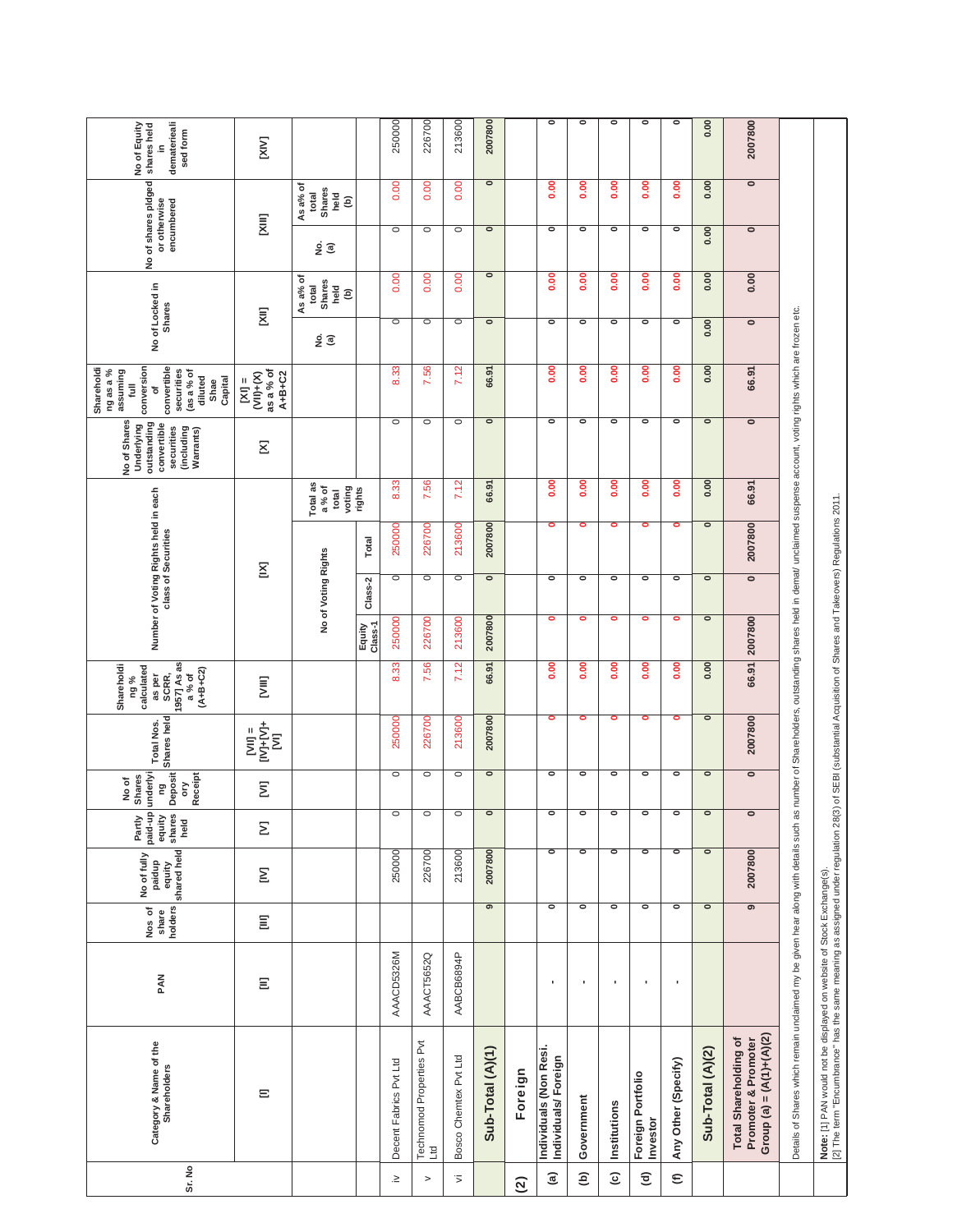|                                   |                                     |                                                                                                |                            |                                             |                                               |                                                              |                                                                                                                                                      |                                                                                           | Typhoon Financial Services Limited                          |                          |                          |                                       |                                                                                                   |                                                                                                                                       |                                  |                                                    |                                                   |                                                              |                                                               |
|-----------------------------------|-------------------------------------|------------------------------------------------------------------------------------------------|----------------------------|---------------------------------------------|-----------------------------------------------|--------------------------------------------------------------|------------------------------------------------------------------------------------------------------------------------------------------------------|-------------------------------------------------------------------------------------------|-------------------------------------------------------------|--------------------------|--------------------------|---------------------------------------|---------------------------------------------------------------------------------------------------|---------------------------------------------------------------------------------------------------------------------------------------|----------------------------------|----------------------------------------------------|---------------------------------------------------|--------------------------------------------------------------|---------------------------------------------------------------|
|                                   |                                     |                                                                                                |                            |                                             |                                               |                                                              | Table - III                                                                                                                                          |                                                                                           |                                                             |                          |                          |                                       |                                                                                                   |                                                                                                                                       |                                  |                                                    |                                                   |                                                              |                                                               |
|                                   |                                     | Statement showing Shareholding Pattern of the Public Shareholder (Quarter ended on 31-12-2015) |                            |                                             |                                               |                                                              |                                                                                                                                                      |                                                                                           |                                                             |                          |                          |                                       |                                                                                                   |                                                                                                                                       |                                  |                                                    |                                                   |                                                              |                                                               |
| Sr. No                            | Category & Name of the Shareholders | PAN                                                                                            | Nos of<br>sharehold<br>ers | No of fully<br>paidup equity<br>shared held | shares<br>held<br>paid-up<br>Partly<br>equity | Deposit<br>underlyi<br>Receipt<br>No. Of<br>Shares<br>g<br>δ | Shares held<br>Total Nos.                                                                                                                            | 1957] As as<br>Shareholdi<br>calculated<br>as per<br>SCRR,<br>$(A+B+C2)$<br>a% of<br>ng % | Number of Voting Rights held in each class<br>of Securities |                          |                          |                                       | No of Shares<br>outstanding<br>Underlying<br>convertible<br>securities<br>(including<br>Warrants) | Shareholdin<br>diluted Shae<br>conversion<br>convertible<br>securities<br>(as a % of<br>assuming<br>$9$ as a $%$<br>Capital<br>Į<br>đ | No of Locked in<br><b>Shares</b> |                                                    | No of shares pidged<br>encumbered<br>or otherwise |                                                              | demateriealis<br>ed form<br>No of Equity<br>shares held<br>≘. |
|                                   | $\equiv$                            | $\Xi$                                                                                          | $\Xi$                      | Σ                                           | Σ                                             | $\overline{\Sigma}$                                          | $\begin{array}{l} \mathbb{I}_{1}^{\mathbb{I}} \ \mathbb{I}_{2}^{\mathbb{I}} \ \mathbb{I}_{3}^{\mathbb{I}} \ \mathbb{I}_{4}^{\mathbb{I}} \end{array}$ | E                                                                                         |                                                             | Σ                        |                          |                                       | Σ                                                                                                 | $(VI )+(X)$ as<br>$A+B+C2$<br>a % of<br>$N =$                                                                                         | Σ                                |                                                    | [IIIX                                             |                                                              | [XIV]                                                         |
|                                   |                                     |                                                                                                |                            |                                             |                                               |                                                              |                                                                                                                                                      |                                                                                           |                                                             | No of Voting Rights      |                          | Total as<br>a % of<br>voting<br>total |                                                                                                   |                                                                                                                                       | <u>ջ</u> @                       | ୁ କ<br>As a% of<br>total<br>Shares<br>Teler<br>(a) |                                                   | As a% of<br><b>Shares</b><br>total<br>$\frac{1}{2}$ $\oplus$ |                                                               |
|                                   |                                     |                                                                                                |                            |                                             |                                               |                                                              |                                                                                                                                                      |                                                                                           | Equity<br>Class-1                                           | Class-2                  | Total                    | rights                                |                                                                                                   |                                                                                                                                       |                                  |                                                    |                                                   |                                                              |                                                               |
| $\widehat{\epsilon}$              | Institutions                        |                                                                                                |                            |                                             |                                               |                                                              |                                                                                                                                                      |                                                                                           |                                                             |                          |                          |                                       |                                                                                                   |                                                                                                                                       |                                  |                                                    |                                                   |                                                              |                                                               |
| $\widehat{a}$                     | Mutual Funds                        |                                                                                                |                            | $\circ$                                     | $\circ$                                       | $\circ$                                                      | $\bullet$                                                                                                                                            | 0.00                                                                                      | $\bullet$                                                   | $\overline{\phantom{a}}$ | $\bullet$                | 0.00                                  | $\circ$                                                                                           | 0.00                                                                                                                                  | $\circ$                          | 0.00                                               | $\circ$                                           | 0.00                                                         | $\circ$                                                       |
| ê                                 | Venture Capital Fund                |                                                                                                |                            | $\circ$                                     | $\circ$                                       | $\circ$                                                      | $\bullet$                                                                                                                                            | 0.00                                                                                      | $\bullet$                                                   | $\overline{\phantom{a}}$ | $\circ$                  | 0.00                                  | $\circ$                                                                                           | 0.00                                                                                                                                  | $\circ$                          | 0.00                                               | $\circ$                                           | 0.00                                                         | $\circ$                                                       |
| $\widehat{\mathbf{c}}$            | Alternate Investment Funds          |                                                                                                |                            | $\circ$                                     | $\circ$                                       | $\circ$                                                      | $\bullet$                                                                                                                                            | $\frac{0}{2}$                                                                             | $\overline{\phantom{a}}$                                    | $\overline{\phantom{a}}$ | $\circ$                  | 0.00                                  | $\circ$                                                                                           | 0.00                                                                                                                                  | $\circ$                          | 0.00                                               | $\circ$                                           | 0.00                                                         | $\circ$                                                       |
| $\widehat{\mathbf{c}}$            | Foreign Venture Capital Investors   |                                                                                                |                            | $\circ$                                     | $\circ$                                       | $\circ$                                                      | $\bullet$                                                                                                                                            | 0.00                                                                                      | $\overline{\phantom{a}}$                                    | $\overline{\phantom{a}}$ | $\bullet$                | 0.00                                  | $\circ$                                                                                           | 0.00                                                                                                                                  | $\circ$                          | 0.00                                               | $\circ$                                           | 0.00                                                         | $\circ$                                                       |
| $\widehat{\mathbf{e}}$            | Foreign Portfolio Investor          |                                                                                                |                            | $\circ$                                     | $\circ$                                       | $\circ$                                                      | $\bullet$                                                                                                                                            | 0.00                                                                                      | $\overline{\phantom{a}}$                                    | $\overline{\phantom{a}}$ | ۰                        | 0.00                                  | $\circ$                                                                                           | 0.00                                                                                                                                  | $\circ$                          | 0.00                                               | $\circ$                                           | 0.00                                                         | $\circ$                                                       |
| $\epsilon$                        | Financial Institutions/Bank         |                                                                                                |                            | $\circ$                                     | $\circ$                                       | $\circ$                                                      | $\bullet$                                                                                                                                            | 0.00                                                                                      | $\bullet$                                                   | $\overline{\phantom{a}}$ | ۰                        | 0.00                                  | $\circ$                                                                                           | 0.00                                                                                                                                  | $\circ$                          | 0.00                                               | $\circ$                                           | 0.00                                                         | $\circ$                                                       |
| $\widehat{\mathbf{e}}$            | Insurance Companies                 |                                                                                                |                            | $\circ$                                     | $\circ$                                       | $\circ$                                                      | $\bullet$                                                                                                                                            | $\frac{0}{2}$                                                                             | $\bullet$                                                   | $\overline{\phantom{a}}$ | $\bullet$                | 0.00                                  | $\circ$                                                                                           | 0.00                                                                                                                                  | $\circ$                          | 0.00                                               | $\circ$                                           | 0.00                                                         | $\circ$                                                       |
| $\widehat{\boldsymbol{\epsilon}}$ | Provident Funds/ Pension Funds      |                                                                                                |                            | $\circ$                                     | $\circ$                                       | $\circ$                                                      | $\bullet$                                                                                                                                            | 0.00                                                                                      | $\bullet$                                                   | $\overline{\phantom{a}}$ | $\bullet$                | 0.00                                  | $\circ$                                                                                           | 0.00                                                                                                                                  | $\circ$                          | 0.00                                               | $\circ$                                           | 0.00                                                         | $\circ$                                                       |
| $\widehat{=}$                     | Any other                           |                                                                                                |                            | $\circ$                                     | $\circ$                                       | $\circ$                                                      | $\bullet$                                                                                                                                            | $\frac{8}{2}$                                                                             | $\overline{\phantom{a}}$                                    | $\overline{\phantom{a}}$ | $\bullet$                | 0.00                                  | $\circ$                                                                                           | 0.00                                                                                                                                  | $\circ$                          | 0.00                                               | $\circ$                                           | 0.00                                                         | $\circ$                                                       |
|                                   |                                     |                                                                                                |                            |                                             |                                               |                                                              |                                                                                                                                                      |                                                                                           |                                                             |                          |                          |                                       |                                                                                                   |                                                                                                                                       |                                  |                                                    |                                                   |                                                              |                                                               |
|                                   | Sub-Total (B)(1)                    |                                                                                                |                            | $\overline{\phantom{0}}$                    | ᅙ                                             | $\bullet$                                                    | $\bullet$                                                                                                                                            | 0.00                                                                                      | $\overline{\phantom{a}}$                                    | $\overline{\phantom{a}}$ | $\overline{\phantom{a}}$ | 0.00                                  | $\overline{\phantom{a}}$                                                                          | 0.00                                                                                                                                  | $\overline{\phantom{0}}$         | $\overline{\phantom{0}}$                           | $\bullet$                                         | $\overline{\phantom{a}}$                                     | $\bullet$                                                     |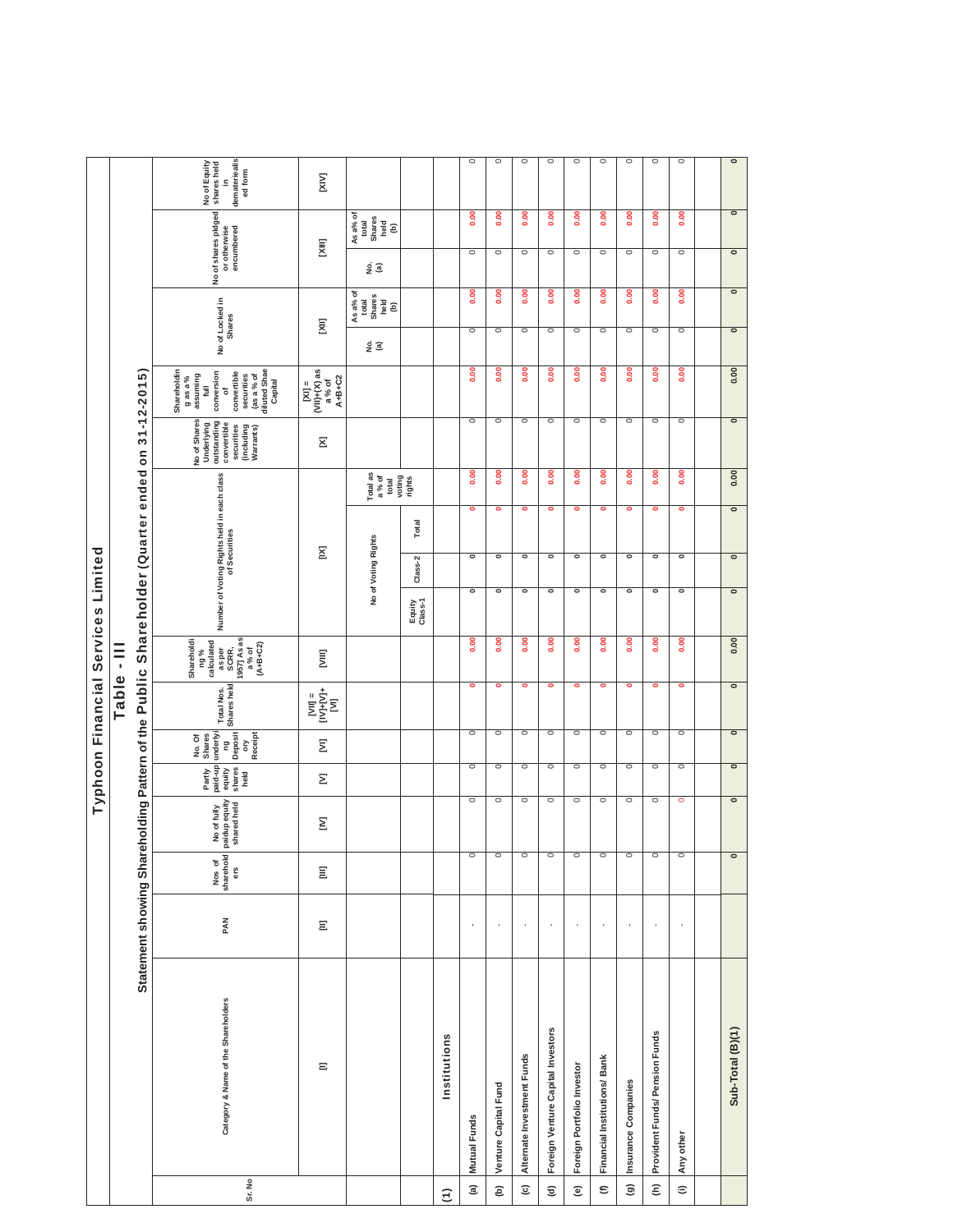| Sr. No                               | Category & Name of the Shareholders                                                   | PAN          | Nos of<br>sharehold<br>ers | paidup equity<br>shared held<br>No of fully | paid-up<br>shares<br>equity<br>Partly<br>held | underlyi<br><b>Deposit</b><br>Receipt<br>No. Of<br>Shares<br>pa<br>δ | Total Nos.<br>Shares held                                                   | Shareholdi<br>1957] As as<br>a % of<br>(A+B+C2)<br>ng%<br>calculated<br>as per<br>SCRR, | Number of Voting Rights held in each class<br>of Securities |                     |                          |                            | No of Shares<br>outstanding<br>Underlying<br>convertible<br>securities<br>(including<br>Warrants) | Shareholdin<br>securities<br>(as a % of<br>diluted Shae<br>conversion<br>convertible<br>g as a $%$<br>assuming<br>Capital<br>$\equiv$<br>ð      | No of Locked in<br><b>Shares</b> |                                         | No of shares pidged<br>encumbered<br>or otherwise |                                          | demateriealis<br>No of Equity<br>shares held<br>ed form<br>£. |
|--------------------------------------|---------------------------------------------------------------------------------------|--------------|----------------------------|---------------------------------------------|-----------------------------------------------|----------------------------------------------------------------------|-----------------------------------------------------------------------------|-----------------------------------------------------------------------------------------|-------------------------------------------------------------|---------------------|--------------------------|----------------------------|---------------------------------------------------------------------------------------------------|-------------------------------------------------------------------------------------------------------------------------------------------------|----------------------------------|-----------------------------------------|---------------------------------------------------|------------------------------------------|---------------------------------------------------------------|
|                                      | Ξ                                                                                     | $\Xi$        | E                          | Σ                                           | Σ                                             | Ξ                                                                    | $\begin{array}{l} \mathbb{H}^1 \\ \mathbb{H}^1 \\ \mathbb{H}^1 \end{array}$ | Ē                                                                                       |                                                             | Σ                   |                          |                            | Σ                                                                                                 | $\begin{array}{c}\n\text{[X1]} = \text{[X]}\n\\ \text{(VII)+(X)}\text{ as } \\ \text{a } \frac{9}{6} \text{ of } \\ \text{A+B+C2}\n\end{array}$ | ξ                                |                                         | ξ                                                 |                                          | ΣÑ                                                            |
|                                      |                                                                                       |              |                            |                                             |                                               |                                                                      |                                                                             |                                                                                         |                                                             | No of Voting Rights |                          | Total as<br>a% of<br>total |                                                                                                   |                                                                                                                                                 | <u>ទំ ច</u>                      | Asa% of<br>total<br>Shares<br>held<br>ê | ទ្ធ<br>ខ                                          | As a% of<br>Shares<br>held<br>total<br>ê |                                                               |
|                                      |                                                                                       |              |                            |                                             |                                               |                                                                      |                                                                             |                                                                                         | Equity<br>Class-1                                           | Class-2             | Total                    | voting<br>rights           |                                                                                                   |                                                                                                                                                 |                                  |                                         |                                                   |                                          |                                                               |
| $\mathfrak{D}$                       | Central Govt./ State Govt.(s)/<br>President of India                                  |              | 0                          | $\circ$                                     | $\circ$                                       | $\overline{\phantom{a}}$                                             | $\bullet$                                                                   | $\frac{8}{2}$                                                                           | $\overline{\phantom{a}}$                                    | $\circ$             | $\overline{\phantom{a}}$ | 0.00                       | $\circ$                                                                                           | 0.00                                                                                                                                            | $\circ$                          | 0.00                                    | $\overline{\phantom{a}}$                          | 0.00                                     | $\overline{\phantom{a}}$                                      |
|                                      | Sub-Total (B)(2)                                                                      |              | $\circ$                    | $\bullet$                                   | $\circ$                                       | $\bullet$                                                            | $\bullet$                                                                   | 0.00                                                                                    | $\bullet$                                                   | $\circ$             | $\overline{\phantom{a}}$ | 0.00                       | ॰                                                                                                 | 0.00                                                                                                                                            | $\bullet$                        | $\bullet$                               | $\bullet$                                         | $\bullet$                                | $\bullet$                                                     |
| $\widehat{\mathfrak{S}}$             | Non - Institution                                                                     |              |                            |                                             |                                               |                                                                      |                                                                             |                                                                                         |                                                             |                     |                          |                            |                                                                                                   |                                                                                                                                                 |                                  |                                         |                                                   |                                          |                                                               |
| $\widehat{\mathfrak{a}}$             | (i) Individual shareholders holding nominal shae<br>capital up to Rs. 2 lacs          | ×            | 547                        | 109660                                      | $\circ$                                       | $\circ$                                                              | 109660                                                                      | 3.65                                                                                    | 109660                                                      | $\circ$             | 109660                   | 3.65                       | $\overline{\phantom{a}}$                                                                          | 3.65                                                                                                                                            | $\bullet$                        | 0.00                                    | $\overline{\phantom{a}}$                          | ຮຸ<br>c                                  | 7810                                                          |
|                                      | (ii) Individual shareholders holding nominal<br>share capital in Excess of Rs. 2 lacs | $\mathbf{r}$ | $\overline{1}$             | 870000                                      | $\circ$                                       | $\circ$                                                              | 870000                                                                      | 28.99                                                                                   | 870000                                                      | $\circ$             | 870000                   | 28.99                      | $\overline{\phantom{a}}$                                                                          | 28.99                                                                                                                                           | $\circ$                          | 0.00                                    | $\bullet$                                         | 0.00                                     | 393800                                                        |
|                                      | Individual Shareholding more than 1 %                                                 |              |                            |                                             |                                               |                                                                      |                                                                             |                                                                                         |                                                             |                     |                          |                            |                                                                                                   |                                                                                                                                                 |                                  |                                         |                                                   |                                          |                                                               |
| $\cdots$                             | Dhaval J Patel                                                                        | APWPP6566R   | 0                          | 45700                                       | $\circ$                                       | $\circ$                                                              | 45700                                                                       | 1.52                                                                                    | 45700                                                       | $\circ$             | 45700                    | 52<br>÷                    | $\circ$                                                                                           | 52<br>÷                                                                                                                                         | $\circ$                          | 0.00                                    | $\circ$                                           | 0.00                                     | 45700                                                         |
| $\equiv$                             | Hanumanchand M Chopra                                                                 |              | $\circ$                    | 49500                                       | $\circ$                                       | $\circ$                                                              | 49500                                                                       | 1.65                                                                                    | 49500                                                       | $\circ$             | 49500                    | 1.65                       | $\circ$                                                                                           | 1.65                                                                                                                                            | $\circ$                          | 0.00                                    | $\circ$                                           | 0.00                                     | $\circ$                                                       |
| $\equiv$                             | Hemantbhai Punamchand Sheth                                                           | ADSPS7157D   | $\circ$                    | 100000                                      | $\circ$                                       | $\circ$                                                              | 100000                                                                      | ಼<br>က                                                                                  | 100000                                                      | $\circ$             | 100000                   | ೫<br>က်                    | $\circ$                                                                                           | ೫<br>က်                                                                                                                                         | $\circ$                          | 0.00                                    | $\circ$                                           | g<br>ö                                   | 100000                                                        |
| $\geq$                               | Kamala H Chopra                                                                       |              | $\circ$                    | 49500                                       | $\circ$                                       | $\circ$                                                              | 49500                                                                       | 1.65                                                                                    | 49500                                                       | $\circ$             | 49500                    | 1.65                       | $\circ$                                                                                           | 65<br>÷                                                                                                                                         | $\circ$                          | 0.00                                    | $\circ$                                           | 0.00                                     | O                                                             |
| $\,$                                 | Mahabirprasad Kedia                                                                   |              | $\circ$                    | 39600                                       | $\circ$                                       | $\circ$                                                              | 39600                                                                       | 1.32                                                                                    | 39600                                                       | $\circ$             | 39600                    | 1.32                       | $\circ$                                                                                           | 1.32                                                                                                                                            | $\circ$                          | 0.00                                    | $\circ$                                           | 0.00                                     | $\circ$                                                       |
| $\overline{\mathbf{5}}$              | Malka Jaymin Rawal                                                                    |              | $\circ$                    | 50000                                       | $\circ$                                       | $\circ$                                                              | 50000                                                                       | 1.67                                                                                    | 50000                                                       | $\circ$             | 50000                    | 1.67                       | $\circ$                                                                                           | 1.67                                                                                                                                            | $\circ$                          | 0.00                                    | $\circ$                                           | 0.00                                     | $\circ$                                                       |
| $\overline{\mathbb{R}}$              | Mona Manish Joshi                                                                     | ALQPJ4510P   | $\circ$                    | 50000                                       | O                                             | O                                                                    | 50000                                                                       | 1.67                                                                                    | 50000                                                       | $\circ$             | 50000                    | 1.67                       | $\circ$                                                                                           | 1.67                                                                                                                                            | $\circ$                          | 0.00                                    | O                                                 | 0.00                                     | 50000                                                         |
| $\mathop{\bar{\mathbb{F}}}\nolimits$ | Narendra S Shah                                                                       |              | $\circ$                    | 59400                                       | $\circ$                                       | $\circ$                                                              | 59400                                                                       | 1.98                                                                                    | 59400                                                       | $\circ$             | 59400                    | 38<br>÷                    | $\circ$                                                                                           | 38<br>÷                                                                                                                                         | $\circ$                          | 0.00                                    | $\circ$                                           | 0.00                                     | $\circ$                                                       |
| $\stackrel{\times}{\cdot}$           | Parvez A Ghanchi                                                                      | ANCPG2126N   | $\circ$                    | 50000                                       | O                                             | $\circ$                                                              | 50000                                                                       | 1.67                                                                                    | 50000                                                       | $\circ$             | 50000                    | 1.67                       | $\circ$                                                                                           | 1.67                                                                                                                                            | $\circ$                          | 0.00                                    | $\circ$                                           | 0.00                                     | 50000                                                         |
| $\boldsymbol{\times}$                | Payal Pranavkumar Joshi                                                               | AWVPJ8194R   | $\circ$                    | 50000                                       | $\circ$                                       | $\circ$                                                              | 50000                                                                       | 1.67                                                                                    | 50000                                                       | $\circ$             | 50000                    | 1.67                       | $\circ$                                                                                           | 1.67                                                                                                                                            | $\circ$                          | 0.00                                    | $\circ$                                           | 0.00                                     | 50000                                                         |
| $\bar{\times}$                       | Purushottam Dass Bangur                                                               |              | $\circ$                    | 49500                                       | $\circ$                                       | $\circ$                                                              | 49500                                                                       | 1.65                                                                                    | 49500                                                       | $\circ$             | 49500                    | 1.65                       | $\circ$                                                                                           | 1.65                                                                                                                                            | $\circ$                          | 0.00                                    | $\circ$                                           | 0.00                                     | $\circ$                                                       |
| $\overline{\mathbf{x}}$              | Rajkumari Ramchand Udhwani                                                            | AAPPU2139K   | $\circ$                    | 48100                                       | $\circ$                                       | $\circ$                                                              | 48100                                                                       | 1.60                                                                                    | 48100                                                       | $\circ$             | 48100                    | 1.60                       | $\circ$                                                                                           | 1.60                                                                                                                                            | $\circ$                          | 0.00                                    | $\circ$                                           | 0.00                                     | 48100                                                         |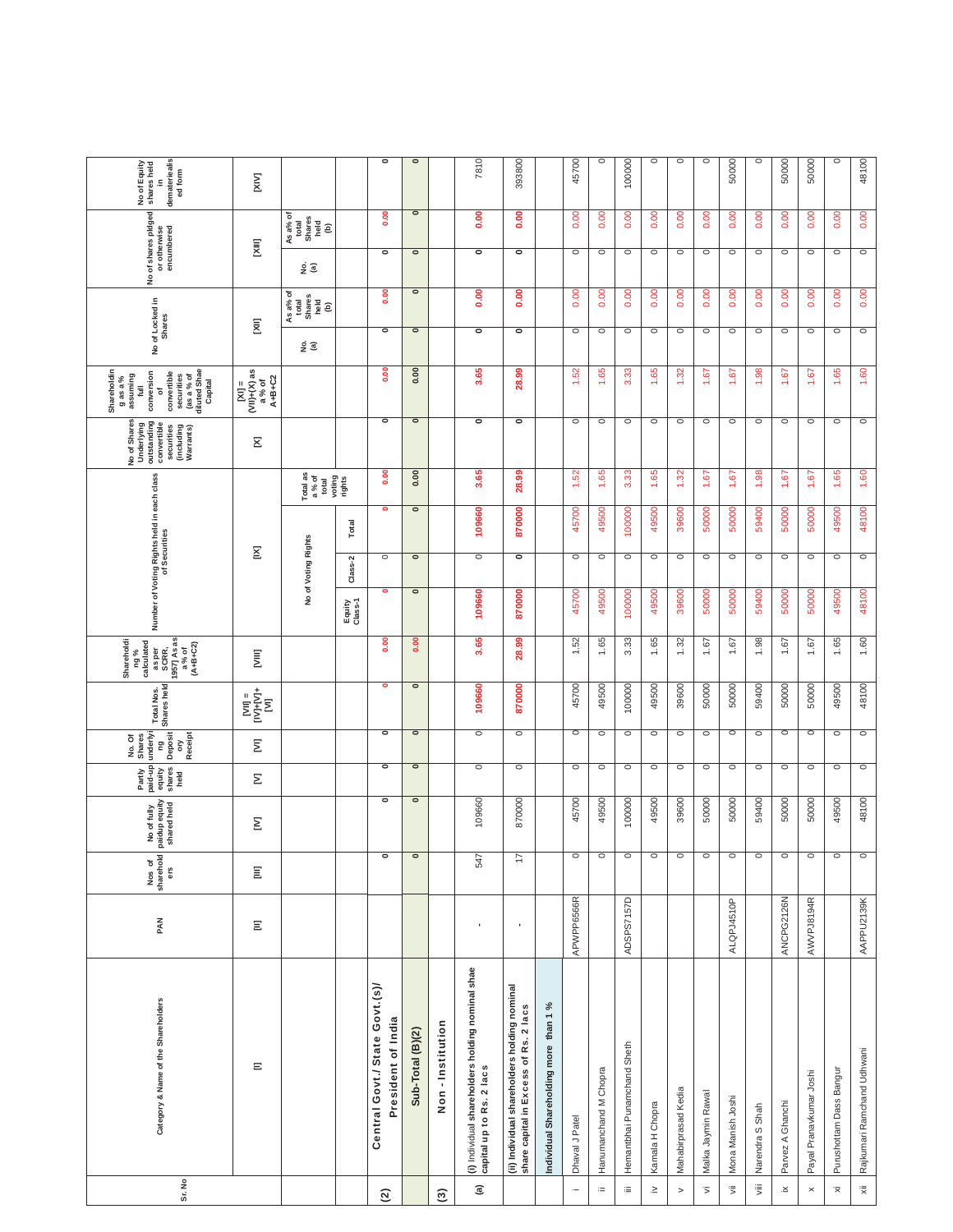| Sr. No                 | Category & Name of the Shareholders                                                                                                                                                                       | PAN            | sharehold<br>ers<br>Nos of | paidup equity<br>shared held<br>No of fully | Partly<br>paid-up<br>equity<br>shares<br>held | underlyi<br><b>Deposit</b><br>Receipt<br>No. Of<br>Shares<br>gu<br>δ | Shares held<br><b>Total Nos.</b>                                                                                                                                                                | 1957] As as<br>Shareholdi<br>ng%<br>calculated<br>as per<br>SCRR,<br>$(A + B + C2)$<br>a % of |                   |                          | Number of Voting Rights held in each class<br>of Securities |                             | No of Shares<br><b>Underlying</b><br>outstanding<br>convertible<br>securities<br>(including<br>Warrants) | Shareholdin<br>$\begin{array}{c}\n$ (as a % of<br>diluted Shae<br>Capital<br>conversion<br>convertible<br>securities<br>assuming<br>$9$ as a %<br>$\equiv$<br>đ | No of Locked in<br><b>Shares</b> |                                                         | No of shares pidged<br>or otherwise<br>encumbered |                               | demateriealis<br>ed form<br>No of Equity<br>shares held<br>$\tilde{=}$ |
|------------------------|-----------------------------------------------------------------------------------------------------------------------------------------------------------------------------------------------------------|----------------|----------------------------|---------------------------------------------|-----------------------------------------------|----------------------------------------------------------------------|-------------------------------------------------------------------------------------------------------------------------------------------------------------------------------------------------|-----------------------------------------------------------------------------------------------|-------------------|--------------------------|-------------------------------------------------------------|-----------------------------|----------------------------------------------------------------------------------------------------------|-----------------------------------------------------------------------------------------------------------------------------------------------------------------|----------------------------------|---------------------------------------------------------|---------------------------------------------------|-------------------------------|------------------------------------------------------------------------|
|                        | Ξ                                                                                                                                                                                                         | Ξ              | Ξ                          | Σ                                           | Σ                                             | Ξ                                                                    | $\begin{array}{l} \mathbb{I} \\ \mathbb{I} \\ \mathbb{I} \end{array} \begin{array}{l} \mathbb{I} \\ \mathbb{I} \\ \mathbb{I} \end{array} \begin{array}{l} \mathbb{I} \\ \mathbb{I} \end{array}$ | Ē                                                                                             |                   | Σ                        |                                                             |                             | Σ                                                                                                        | $A + B + C2$                                                                                                                                                    | ξ                                |                                                         | ξ                                                 |                               | ΣÑ                                                                     |
|                        |                                                                                                                                                                                                           |                |                            |                                             |                                               |                                                                      |                                                                                                                                                                                                 |                                                                                               | ş                 | of Voting Rights         |                                                             | Total as<br>a % of<br>total |                                                                                                          |                                                                                                                                                                 | <u>ទំ ច</u>                      | $As a\%$ of<br>total<br>Shares<br>Shares<br>held<br>(b) | êΞ                                                | $As a%6 totaltotalSharesheld$ |                                                                        |
|                        |                                                                                                                                                                                                           |                |                            |                                             |                                               |                                                                      |                                                                                                                                                                                                 |                                                                                               | Equity<br>Class-1 | Class-2                  | Total                                                       | voting<br>rights            |                                                                                                          |                                                                                                                                                                 |                                  |                                                         |                                                   |                               |                                                                        |
| $\ddot{\bar{z}}$       | Richesh Raichand Golchha                                                                                                                                                                                  | ALFPG4976K     | $\circ$                    | 50000                                       | $\circ$                                       | $\circ$                                                              | 50000                                                                                                                                                                                           | 1.67                                                                                          | 50000             | $\circ$                  | 50000                                                       | 1.67                        | $\circ$                                                                                                  | 67                                                                                                                                                              | $\circ$                          | 0.00                                                    | $\circ$                                           | 0.00                          | 50000                                                                  |
| $\times$               | Satyanarayan Kedia                                                                                                                                                                                        |                | $\circ$                    | 39600                                       | $\circ$                                       | $\circ$                                                              | 39600                                                                                                                                                                                           | 1.32                                                                                          | 39600             | $\circ$                  | 39600                                                       | ೫                           | $\circ$                                                                                                  | ္က                                                                                                                                                              | $\circ$                          | S<br>ö                                                  | $\circ$                                           | 0.00                          | $\circ$                                                                |
| $\gtrapprox$           | Sukumar Manhot                                                                                                                                                                                            |                | $\circ$                    | 49500                                       | $\circ$                                       | $\circ$                                                              | 49500                                                                                                                                                                                           | 1.65                                                                                          | 49500             | $\circ$                  | 49500                                                       | 1.65                        | $\circ$                                                                                                  | 85                                                                                                                                                              | $\circ$                          | 0.00                                                    | $\circ$                                           | 0.00                          | $\circ$                                                                |
| $\bar{\mathsf{x}}$     | Umeshkumar Popatlal Shah                                                                                                                                                                                  |                | $\overline{\circ}$         | 50000                                       | $\circ$                                       | $\circ$                                                              | 50000                                                                                                                                                                                           | 1.67                                                                                          | 50000             | $\circ$                  | 50000                                                       | 67                          | $\circ$                                                                                                  | 67                                                                                                                                                              | $\circ$                          | 8<br>ö                                                  | $\circ$                                           | 0.00                          | O                                                                      |
| $\ddot{\bar{z}}$       | Vijay R Kandhari                                                                                                                                                                                          |                | $\circ$                    | 39600                                       | $\circ$                                       | O                                                                    | 39600                                                                                                                                                                                           | 1.32                                                                                          | 39600             | $\circ$                  | 39600                                                       | 1.32                        | $\circ$                                                                                                  | ္က                                                                                                                                                              | $\circ$                          | 0.00                                                    | $\circ$                                           | 0.00                          | $\circ$                                                                |
| $\widehat{e}$          | <b>NBFCs Registered with RBI</b>                                                                                                                                                                          | $\mathbf{r}$   | $\overline{\phantom{a}}$   | $\circ$                                     | $\circ$                                       | ۰                                                                    | $\bullet$                                                                                                                                                                                       | $\frac{8}{2}$                                                                                 | $\bullet$         | $\circ$                  | $\bullet$                                                   | $\frac{0}{2}$               | $\overline{\phantom{a}}$                                                                                 | $\frac{8}{6}$                                                                                                                                                   | $\bullet$                        | 0.00                                                    | ۰                                                 | $\frac{8}{6}$                 | ۰                                                                      |
| $\widehat{\mathbf{c}}$ | Employee Trusts                                                                                                                                                                                           | $\blacksquare$ | $\overline{\phantom{a}}$   | $\circ$                                     | $\overline{\phantom{a}}$                      | ۰                                                                    | $\bullet$                                                                                                                                                                                       | $\frac{0}{2}$                                                                                 | ۰                 | $\overline{\phantom{a}}$ | ۰                                                           | 0.00                        | $\overline{\phantom{a}}$                                                                                 | 0.00                                                                                                                                                            | $\circ$                          | 0.00                                                    | ۰                                                 | $\frac{8}{1}$                 | ۰                                                                      |
| $\widehat{\mathbf{c}}$ | Overseas Depositories (holding DRs) (balancing<br>figure)                                                                                                                                                 | $\blacksquare$ | $\overline{\phantom{a}}$   | $\circ$                                     | $\circ$                                       | ۰                                                                    | ۰                                                                                                                                                                                               | $\frac{8}{2}$                                                                                 | ۰                 | $\circ$                  | ۰                                                           | 0.00                        | $\overline{\phantom{a}}$                                                                                 | $\frac{8}{6}$                                                                                                                                                   | $\bullet$                        | 0.00                                                    | ۰                                                 | 0.00                          | ۰                                                                      |
| $\mathop{\mathbf{E}}$  | Any Other (Specify)                                                                                                                                                                                       | $\blacksquare$ | $\overline{\phantom{a}}$   | 13140                                       | $\overline{\phantom{0}}$                      | $\bullet$                                                            | 13140                                                                                                                                                                                           | 0.44                                                                                          | 13140             | $\bullet$                | 13140                                                       | 0.44                        | $\bullet$                                                                                                | 0.44                                                                                                                                                            | $\circ$                          | 0.00                                                    | $\bullet$                                         | 0.00                          | 13110                                                                  |
| $\overline{ }$         | Hindu Undivided Family                                                                                                                                                                                    |                | 2                          | 510                                         | $\circ$                                       | $\circ$                                                              | 510                                                                                                                                                                                             | 0.02                                                                                          | 510               | $\circ$                  | 510                                                         | 0.02                        | $\circ$                                                                                                  | 0.02                                                                                                                                                            | $\circ$                          | 0.00                                                    | $\circ$                                           | 0.00                          | 500                                                                    |
| $\sim$                 | <b>Bodies Corporate</b>                                                                                                                                                                                   |                | $\overline{7}$             | 12630                                       | $\circ$                                       | $\circ$                                                              | 12630                                                                                                                                                                                           | 0.42                                                                                          | 12630             | $\circ$                  | 12630                                                       | 0.42                        | $\circ$                                                                                                  | 0.42                                                                                                                                                            | $\circ$                          | 0.00                                                    | $\circ$                                           | 0.00                          | 12610                                                                  |
|                        | Sub-Total (B)(3)                                                                                                                                                                                          |                | 573                        | 992800                                      | $\circ$                                       | $\bullet$                                                            | 992800                                                                                                                                                                                          | 33.09                                                                                         | 992800            | $\circ$                  | 992800                                                      | 33.09                       | $\overline{\phantom{0}}$                                                                                 | 33.09                                                                                                                                                           | $\circ$                          | 0.00                                                    | $\overline{\phantom{0}}$                          | $\bullet$                     | 414720                                                                 |
|                        | Total Public Shareholding (B) =<br>$(B)(1)+(B)(2)+(B)(3)$                                                                                                                                                 |                | 573                        | 992800                                      | $\bullet$                                     | $\bullet$                                                            | 992800                                                                                                                                                                                          | 33.09                                                                                         | 992800            | $\bullet$                | 992800                                                      | 33.09                       | $\bullet$                                                                                                | 33.09                                                                                                                                                           | $\circ$                          | 0.00                                                    | $\bullet$                                         | $\bullet$                     | 414720                                                                 |
|                        | Details of Shareholders acting as persons in Concert including teir Shareholding (No and %)                                                                                                               |                |                            |                                             |                                               |                                                                      |                                                                                                                                                                                                 |                                                                                               |                   |                          |                                                             |                             |                                                                                                          |                                                                                                                                                                 |                                  |                                                         |                                                   |                               |                                                                        |
|                        | Details of Shares which remain unclaimed my be given hear along with details such as number                                                                                                               |                |                            | Shareholders,<br>$\rm \breve{o}$            |                                               |                                                                      | outstanding shares held in demat/ unclaimed suspense                                                                                                                                            |                                                                                               |                   |                          | account, voting rights which are frozen etc.                |                             |                                                                                                          |                                                                                                                                                                 |                                  |                                                         |                                                   |                               |                                                                        |
|                        | Note: [1] PAN would not be displayed on website of Stock Exchange(s).                                                                                                                                     |                |                            |                                             |                                               |                                                                      |                                                                                                                                                                                                 |                                                                                               |                   |                          |                                                             |                             |                                                                                                          |                                                                                                                                                                 |                                  |                                                         |                                                   |                               |                                                                        |
|                        | [2] The above format needs to be disclosed along with the name of following persons:<br>Institutions/ Non institutions holding more than 1 % of total numbeer of shares                                   |                |                            |                                             |                                               |                                                                      |                                                                                                                                                                                                 |                                                                                               |                   |                          |                                                             |                             |                                                                                                          |                                                                                                                                                                 |                                  |                                                         |                                                   |                               |                                                                        |
|                        | [3] w.r.t. The information pertaning to Depository Receipts the same may be disclosed in the respective column to the extent information available and the balance to the disclosed as held by custodian. |                |                            |                                             |                                               |                                                                      |                                                                                                                                                                                                 |                                                                                               |                   |                          |                                                             |                             |                                                                                                          |                                                                                                                                                                 |                                  |                                                         |                                                   |                               |                                                                        |